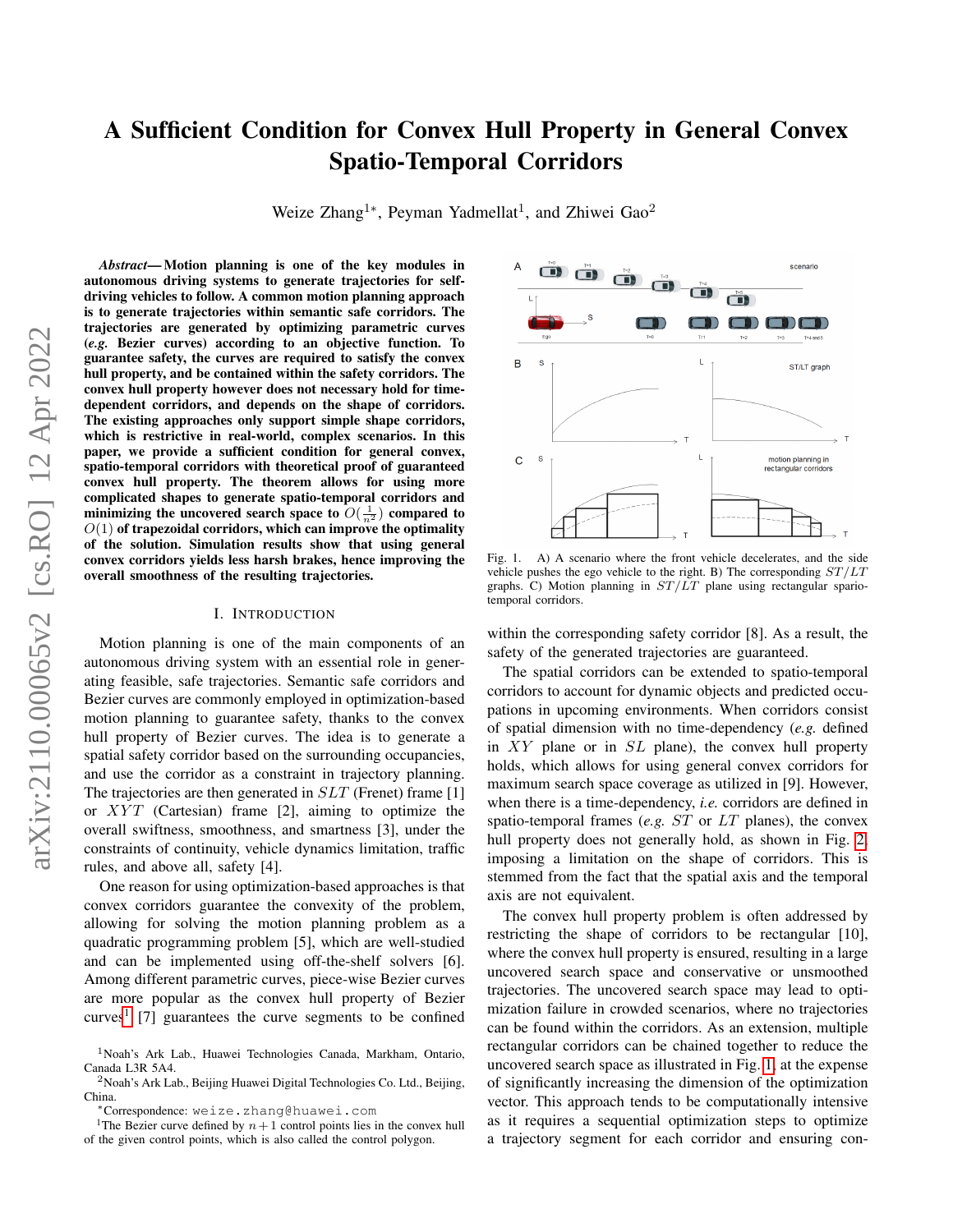

<span id="page-1-0"></span>Fig. 2. Convex hull property does not hold for spatio-temporal corridors of general convex shapes. A) The corridor is in SL plane. Picking three control points along the boundary of the corridor, the generated Bezier curve lies in the corridor. B) The corridor is in  $LT$  plane. Picking three control points along the boundary of the corridor, the generated Bezier curve is partially beyond the corridor.

tinuity from one segment to the next. Another method is to use a sampling based approach that supports general convex corridor shapes [11]. However the sampling-based approaches generally results in sub-optimal solutions, and there is no guarantee to find an optimal trajectory. A recent approach is to employ trapezoidal corridors [12] with a sufficient condition for convex hull property to hold. The trapezoidal shape is effective in reducing the number of corridors, specifically in dynamic scenarios when there are objects with constant speed. While this is an improvement compared to the previous methods, the uncovered space can still be significant in certain scenarios. Fig. [3](#page-1-1) A1 shows a case when there is a decelerating front vehicle, and Fig. [3](#page-1-1) A2 shows a cut-in vehicle that with accelerating and decelerating speed profile. By comparing Fig. [3](#page-1-1) B1/C1 and Fig. [3](#page-1-1) B2/C2, one can see that in both cases, trapezoidal corridors have larger uncovered search space than that of general convex corridors, which may lead to unnecessary harsh brakes in motion planning.

The convex hull property in the time-dependent cases depends on the shape of the corridor, which precludes using arbitrary shaped corridors. Naturally, more complicated shapes cover more search space and yield better optimization results. An ideal case is to use general convex-shaped corridors. As the main contribution of this paper, we prove a sufficient condition to guarantee the convex hull property for general convex corridors in spatio-temporal frames. The use of general convex corridors can shrink the uncovered search space to  $O(\frac{1}{n^2})$ , compared to  $O(1)$  of trapezoidal corridors.

This paper is organized as follows: Section [II](#page-1-2) converts the main theorem into an equivalent theorem. Section [III](#page-2-0) decomposes the theorem into several lemmas and proves them by recurrence. Section [IV](#page-3-0) shows that the uncovered search space is  $O(\frac{1}{n^2})$  under continuity assumptions. Section [V](#page-4-0) compares the proposed approach with the state of the art approach quantitatively under simulated scenarios. Section [VI](#page-5-0) provides deeper analysis to the proposed approach. Section [VII](#page-5-1) presents our conclusions.

#### II. PROBLEM FORMULATION

<span id="page-1-2"></span>Considering a convex spatio-temporal corridor defined in  $[t_1, t_2]$ . The upper bound function  $f_{ub}(t)$  is concave, while the lower bound function  $f_{lb}(t)$  is convex. We pick  $n + 1$ control points in the corridor to form a scaled Bezier curve [10] of degree *n* which is defined in  $[t_1, t_2]$ . The vertical axis



<span id="page-1-1"></span>Fig. 3. The advantage of general convex corridors is that they cover more search space. A1) ST graph of a decelerating front vehicle. A2) ST graph of a cut-in vehicle that switches between accelerating and decelerating. B1) The coverage of 1 trapezoidal corridor. B2) the coverage of 4 trapezoidal corridors. C1) The coverage of 1 general convex corridor. C2) The coverage of 4 general convex corridors.



<span id="page-1-3"></span>Fig. 4. A) The range of the i-th control point that guarantees convex hull property. B) The problem scaled back to [0, 1]. It suffices to consider the concave upper bound function  $f(t)$  and the control points picked along the upper bound with equal time spacing. The poly-line of the control polygon formed with these control points is defined as CPETS (in red poly-line).

label  $Y$  is a generic spacial label, which could represent  $X$ ,  $Y, S, L$ , or any spacial variable, as shown in Fig. [4](#page-1-3) A. The vertical coordinate of the i-th control point is noted as  $s_i$ . We want to find a sufficient condition to make sure the Bezier curve lies in the corridor.

*Theorem 2.1:* If the series  $s_i$  (i=0, 1, ..., n) satisfies

<span id="page-1-4"></span>
$$
s_i \in \left[ f_{lb}(t_1 + \frac{i}{n}(t_2 - t_1)), f_{ub}(t_1 + \frac{i}{n}(t_2 - t_1)) \right] \quad (1)
$$

the scaled Bezier curve generated from control points lies in the corridor.

Theorem [2.1](#page-1-4) shows that it suffices to pick the control points with equal time spacing, and the range of each control point is the value of the upper bound/lower bound functions at the corresponding time.

To simplify the proof of theorem [2.1,](#page-1-4) without loss of generality, we can scale the time interval back to  $[0, 1]$ , consider the upper bound function  $f(t)$  only, and pick the control points along the upper bound function with equal time spacing (which will generate the highest possible Bezier curve). The vertical coordinate of the i-th control point thus satisfies  $s_i = f(\frac{i}{n})$ . The poly-line of the control polygon formed with these control points is defined as CPETS (control polygon of equal time spacing), as shown in the red poly-line in Fig. [4](#page-1-3) B. Due to the property of concave functions, we have CPETS  $\leq f(t)$ . This yields theorem [2.2,](#page-1-5) which is equivalent to theorem [2.1.](#page-1-4)

<span id="page-1-5"></span> $\sum_{i=0}^{n} s_i B_i^n(t)$  satisfies  $C(t) \leq \text{CPETS} \leq f(t)$ , where  $f(t)$  is *Theorem 2.2:*  $\forall t \in [0, 1]$ , the Bezier curve  $C(t)$  =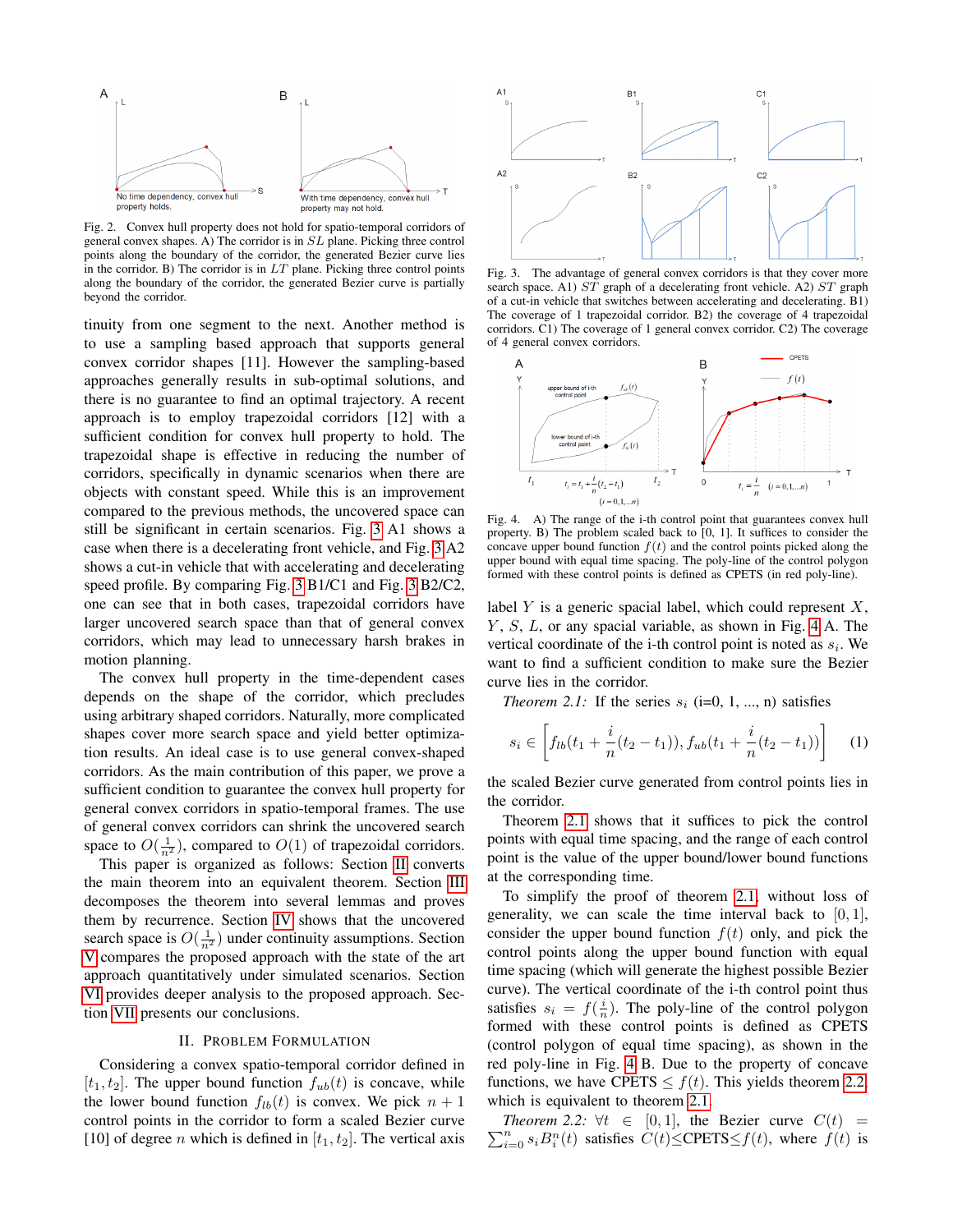a concave function,  $s_i = f(\frac{i}{n})$ , and  $B_i^n(t)$  is the Bernstein polynomial which is defined as  $B_i^n(t) = C_n^i t^i (1-t)^{n-i}$ .

We will decompose the proof of theorem [2.2](#page-1-5) into several lemmas. In this paper, all terms share the same definition as they are defined in theorem [2.2,](#page-1-5) unless stated otherwise.

# III. PROOF OF THE MAIN THEOREM

<span id="page-2-0"></span>*A. Lemmas*

<span id="page-2-1"></span>*Lemma 3.1:* For two  $C^1$  functions  $f_1(t)$  and  $f_2(t)$ , if  $f_1(t_0) \ge f_2(t_0)$  and  $\forall t \ge t_0$  (resp.  $\forall t \le t_0$ ),  $f'_1(t) \ge f'_2(t)$ (resp.  $f_1'(t) \le f_2'(t)$ ), we have  $f_1(t) \ge f_2(t) \ \forall t \ge t_0$  (resp.  $\forall t \leq t_0$ ).

*Proof:* Using Lagrange's mean value theorem,  $\forall t > t_0$ ,  $\exists \xi > t_0$  such that

$$
f_1(t) - f_2(t)
$$
  
=  $f_1(t_0) - f_2(t_0) + (f'_1(\xi) - f'_2(\xi))(t - t_0) \ge 0$  (2)

<span id="page-2-4"></span>*Lemma 3.2:* Suppose  $s_i$  is an ascending series, then the Bezier curve  $C(t) = \sum_{i=0}^{n} s_i B_i^n(t)$  is an ascending function.

*Proof:* Taking the derivative of  $C(t)$ ,

$$
C'(t) = n \sum_{i=0}^{n-1} (s_{i+1} - s_i) B_i^{n-1}(t) \ge 0
$$
 (3)

<span id="page-2-2"></span>*Lemma 3.3:* Suppose  $s_i$  is a concave (convex) series, i.e.  $s_{i+2}-2s_{i+1}+s_i \leq 0$  (resp.  $\geq 0$ )  $\forall i \leq n-2$ , then the Bezier curve  $C(t) = \sum_{i=0}^{n} s_i B_i^{n}(t)$  is a concave (convex) function.

*Proof:* Taking the second derivative of  $C(t)$ ,

$$
C^{(2)}(t) = n(n-1) \sum_{i=0}^{n-2} (s_{i+2} - 2s_{i+1} + s_i) B_i^{n-2}(t) \le 0
$$
\n(4)

<span id="page-2-5"></span>*Corollary 3.1:* Suppose  $s_i$  is a concave (convex) series, the Bezier curve  $C(t) = \sum_{i=0}^{n} s_i B_i^n(t)$  passes the first and the last control point, and is inferior than the first and the last segment of the CPETS.

*Proof:* The proof is trivial by applying lemma [3.1](#page-2-1) and lemma [3.3.](#page-2-2)

<span id="page-2-3"></span>*Lemma 3.4:*  $\forall n > 1$ , if the upper bound function  $f(t)$ defined in [0, 1] is ascending (resp. descending) and concave, for series  $s_i = f(\frac{i}{n}), \forall j \in [0, n-1]$  and  $\forall t \in [\frac{j}{n}, \frac{j+1}{n}]$ , we have  $C(t) = \sum_{i=0}^{n} s_i B_i^n(t) \leq s_j + n(s_{j+1} - s_j)(t - \frac{i}{n})$ , i.e. the Bezier curve is bounded by the CPETS.

*Proof:* We only need to prove lemma [3.4](#page-2-3) for the case that  $f(t)$  is ascending. For the descending case, it suffices to replace t with  $(1 - t)$  and it returns to the ascending case, thanks to a property of Bezier curve that its orientation can be reversed and its control points keep unchanged by replacing t with  $(1-t)$ .

The series  $s_i$  is ascending and concave due to the properties of  $f(t)$ . Applying lemma [3.2](#page-2-4) and lemma [3.3,](#page-2-2)  $C(t)$ is ascending and concave. We will prove lemma [3.4](#page-2-3) by recurrence. For  $n \leq 2$ , it is easy to verify that lemma [3.4](#page-2-3) holds using lemma [3.1.](#page-2-1)

Suppose the lemma holds for  $n = k$   $(k > 2)$ , when  $n =$  $k + 1$ , using the recurrence definition of Bezier curve:

<span id="page-2-6"></span>
$$
C(t) = \sum_{i=0}^{k+1} s_i B_i^{k+1}(t)
$$
  
=  $(1-t) \sum_{i=0}^{k} s_i B_i^{k}(t) + t \sum_{i=0}^{k} s_{i+1} B_i^{k}(t)$  (5)

We only need to show that lemma [3.4](#page-2-3) holds for intervals  $\left[\frac{1}{k+1}, \frac{2}{k+1}\right], \left[\frac{2}{k+1}, \frac{3}{k+1}\right], \dots, \left[\frac{k-1}{k+1}, \frac{k}{k+1}\right],$  because for the first and the last interval, lemma [3.4](#page-2-3) holds due to corollary [3.1.](#page-2-5)

The recurrence definition [\(5\)](#page-2-6) means that  $C(t)$  is a combination of two lower degree Bezier curves. One is formed with  $s_0, s_1, \ldots, s_k$ , the other is formed with  $s_1, s_2, \ldots, s_{k+1}$ . With the assumption of recurrence,  $\forall j \in [1, k-1]$  and  $\forall t \in \left[\frac{j}{k}, \frac{j+1}{k}\right]$ , we have

$$
C(t) \le D(t) \tag{6}
$$

<span id="page-2-10"></span><span id="page-2-7"></span>where

$$
D(t) = (1-t)(s_j + k(s_{j+1} - s_j)(t - \frac{j}{k}))
$$
  
+ $t(s_{j+1} + k(s_{j+2} - s_{j+1})(t - \frac{j}{k}))$  (7)

One can easily verify that  $D(\frac{j}{k}) = s_j$ ,  $D'(\frac{j}{k}) = (k +$  $1)(s_{i+1} - s_i)$ , and  $D(t)$  is concave. According to lemma  $3.1$  and  $(6)$ , we have

<span id="page-2-8"></span>
$$
C(t) \le D(t) \le s_j + (k+1)(s_{j+1} - s_j)(t - \frac{j}{k})
$$
  
\n
$$
\forall t \in \left[\frac{j}{k}, \frac{j+1}{k}\right]
$$
 (8)

Now we will use the monotony of  $C(t)$ .  $\forall t \in \left[\frac{j}{k+1}, \frac{j+1}{k+1}\right]$ , note  $\Delta t = \frac{j}{k} - \frac{j}{k+1} > 0$ , we have  $t + \Delta t \in \left[\frac{\overline{j}}{k}, \frac{j+1}{k}\right]$ . As we know  $C(t)$  is ascending, from [\(8\)](#page-2-8) we have

$$
C(t) \le C(t + \Delta t)
$$
  
\n
$$
\le s_j + (k+1)(s_{j+1} - s_j)(t + \Delta t - \frac{j}{k})
$$
  
\n
$$
= s_j + (k+1)(s_{j+1} - s_j)(t - (\frac{j}{k} - \frac{j}{k} + \frac{j}{k+1}))
$$
  
\n
$$
= s_j + (k+1)(s_{j+1} - s_j)(t - \frac{j}{k+1})
$$
\n(9)

This concludes the proof for  $n = k + 1$ . Lemma [3.4](#page-2-3) is thus proven.

<span id="page-2-9"></span>*Corollary 4.1:*  $\forall n > 1$ , if the upper bound function  $f(t)$ defined in  $[0, 1]$  is ascending (resp. descending) and concave, for series  $s_i = f(\frac{i}{n})$ , we have  $C(t) = \sum_{i=0}^{n} s_i B_i^n(t) \le f(t)$ .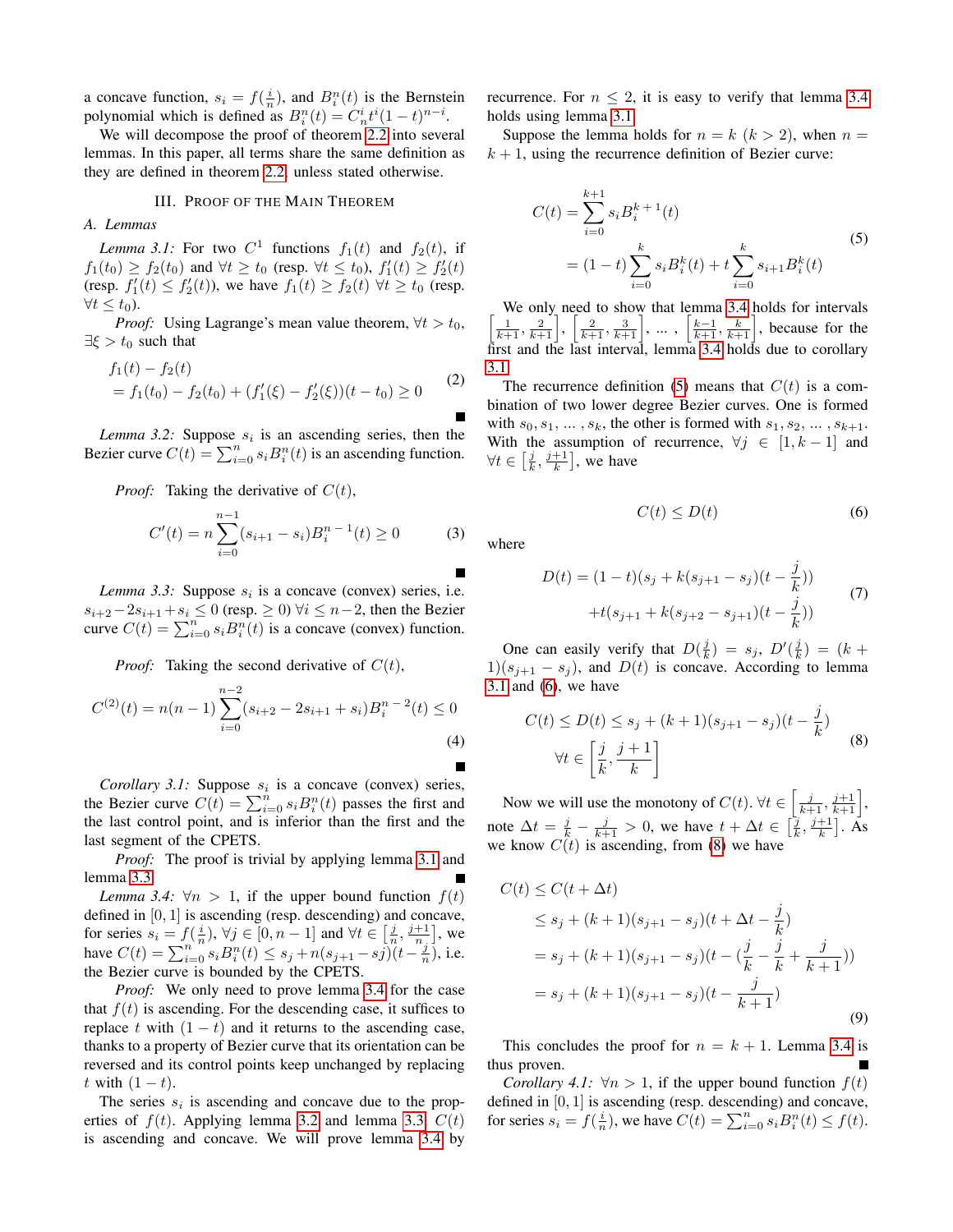

<span id="page-3-4"></span>Fig. 5. Graphs of functions  $f_1(t)$  (curve abc'),  $f_2(t)$  (curve a'bc) and  $f(t)$  (curve abc).

*Proof:* Using lemma [3.4,](#page-2-3) the proof is trivial due to the fact that CPETS is bounded by  $f(t)$ .

<span id="page-3-6"></span>*Lemma 3.5:*  $\forall n > 1$ , if the concave upper bound function  $f(t)$  defined in [0, 1] is ascending in [0,  $t_0$ ] and is descending in  $[t_0, 1]$ , for series  $s_i = f(\frac{i}{n})$ , we have  $C(t) =$ describing in [*i*<sub>0</sub>, 1<sub>]</sub>, for series  $s_i = f_{n_i}$ <br> $\sum_{i=0}^{n} s_i B_i^n(t) \leq f(t)$ .

<span id="page-3-1"></span>*Proof:* Define two functions  $f_1(t)$  and  $f_2(t)$  as shown in [\(10\)](#page-3-1) and [\(11\)](#page-3-2):

$$
f_1(t) = \begin{cases} f(t) \text{ if } t \in [0, t_0] \\ f(t_0) \text{ otherwise} \end{cases}
$$
 (10)

$$
f_2(t) = \begin{cases} f(t) \text{ if } t \in [t_0, 1] \\ f(t_0) \text{ otherwise} \end{cases}
$$
 (11)

<span id="page-3-2"></span>It is easy to verify that  $f_1(t)$  is ascending,  $f_1(t) \geq f(t)$ ,  $f_2(t)$  is descending,  $f_2(t) \geq f(t)$ , and the point-wise minimum function of  $f_1(t)$  and  $f_2(t)$  is  $f(t)$ , as shown in [\(12\)](#page-3-3).

$$
f(t) = \min \{f_1(t), f_2(t)\}\tag{12}
$$

<span id="page-3-3"></span>To better illustrate the idea of this proof, Fig. [5](#page-3-4) shows the graphs of functions  $f_1(t)$ ,  $f_2(t)$  and  $f(t)$ . The curve abc represents  $f(t)$ , abc' represents  $f_1(t)$ , and a'bc represents  $f_2(t)$ . Our objective is to bound  $C(t)$  with  $f_1(t)$  and  $f_2(t)$ so that we can take the common part of the bounds, which is  $f(t)$ .

Applying corollary [4.1,](#page-2-9) we have

$$
\begin{cases} \sum_{i=0}^{n} f_1(\frac{i}{n}) B_i^n(t) \le f_1(t) \\ \sum_{i=0}^{n} f_2(\frac{i}{n}) B_i^n(t) \le f_2(t) \end{cases}
$$
 (13)

As  $f_1(t) \ge f(t)$  and  $f_2(t) \ge f(t)$ , we have

$$
\begin{cases} \sum_{i=0}^{n} f(\frac{i}{n}) B_i^n(t) \le f_1(t) \\ \sum_{i=0}^{n} f(\frac{i}{n}) B_i^n(t) \le f_2(t) \end{cases}
$$
 (14)

<span id="page-3-5"></span>From  $(12)$  and  $(14)$ , we have

$$
\sum_{i=0}^{n} f(\frac{i}{n}) B_i^n(t) \le \min \{ f_1(t), f_2(t) \} = f(t) \tag{15}
$$

This concludes the proof.

<span id="page-3-7"></span>*Corollary 5.1:*  $\forall n > 1$ , if the concave upper bound function  $f(t)$  defined in [0, 1] is ascending in [0,  $t_0$ ] and is

descending in  $[t_0, 1]$ , for series  $s_i = f(\frac{i}{n}), \forall j \in [0, n-1]$ and  $\forall t \in \left[\frac{j}{n}, \frac{j+1}{n}\right]$ , we have  $C(t) = \sum_{i=0}^{n} s_i B_i^n(t) \leq$  $s_j + n(s_{j+1} - s_j)(t - \frac{j}{n})$ , i.e. the Bezier curve is bounded by the CPETS.

*Proof:* One can notice that the CPETS itself can be treated as a concave upper bound function, and the CPETS of a CPETS is still itself. The proof is trivial by applying lemma [3.5.](#page-3-6) П

# *B. Proof of Theorem [2.2](#page-1-5)*

*Proof:* For the concave upper bound function  $f(t)$ , there is at most three possibilities:  $f(t)$  is ascending, or descending, or ascending then descending. Corollary [5.1](#page-3-7) and lemma [3.4](#page-2-3) cover all possibilities. This concludes the proof.

#### IV. SEARCH SPACE COVERAGE

<span id="page-3-0"></span>We have proven the safety of the proposed method of choosing control points. Now we need to analyze the advantage of the proposed method, i.e. more search space cov-erage. From theorem [2.1](#page-1-4) we known that  $\sum_{i=0}^{n} \hat{f}(\frac{i}{n}) B_i^n(t)$  $(f(t))$  is the concave upper bound function) is the highest possible Bezier curve. It suffices to analyze the difference between the highest possible Bezier curve and  $f(t)$ . We are going to prove that the difference is  $O(\frac{1}{n^2})$  if  $f(t)$  is twice differentiable.

<span id="page-3-11"></span>*Lemma 4.1:* For two twice differentiable functions  $f_1(t)$ and  $f_2(t)$  defined in  $[t_1, t_2]$ , if  $\exists t_0 \in [t_1, t_2]$  such that  $f_1(t_0) = f_2(t_0)$  and  $f_1'(t_0) = f_2'(t_0)$ , we have  $f_1(t) - f_2(t)$  $= O((t_2 - t_1)^2).$ 

*Proof:* The proof is trivial by applying Taylor's formula on  $f_2(t) - f_1(t)$ .

<span id="page-3-12"></span>*Lemma 4.2:* If  $g_1(t)$  is a twice differentiable function defined in  $[t_1, t_2]$ , and  $q_2(t)$  is the linear function passing  $(t_1, g_1(t_1))$  and  $(t_2, g_1(t_2))$ , then  $g_1(t) - g_2(t) = O((t_1 (t_2)^2)$ 

*Proof:* Note  $h(t) = g_1(t) - g_2(t)$ , we have obviously  $h(t_1) = h(t_2) = 0$  and  $h(t)$  is twice differentiable.  $\forall t \in$  $[t_1, t_2]$ , from Taylor's formula we have

<span id="page-3-8"></span>
$$
0 = h(t_1) = h(t) + h^{(1)}(t)(t_1 - t) + O((t_2 - t_1)^2)
$$
 (16)

<span id="page-3-9"></span>
$$
0 = h(t_2) = h(t) + h^{(1)}(t)(t_2 - t) + O((t_2 - t_1)^2)
$$
 (17)

Calculating the difference of [\(16\)](#page-3-8) and [\(17\)](#page-3-9) yields

<span id="page-3-10"></span> $0 = h^{(1)}(t)(t_1 - t_2) + O((t_2 - t_1)^2)$ ) (18) From [\(18\)](#page-3-10) we know that  $h^{(1)}(t)(t_1 - t_2) = O((t_2 - t_1)^2)$ , so  $h^{(1)}(t)(t_1-t) = O((t_2-t_1)^2)$   $\forall t \in [t_1, t_2]$ . From [\(16\)](#page-3-8) we know that  $h(t) = -h^{(1)}(t)(t_1 - t) + O((t_2 - t_1)^2) =$  $O((t_2 - t_1)^2)$ . This concludes the proof.

<span id="page-3-14"></span>*Corollary 2.1:* Suppose  $s_i$  is a concave (convex) series, the Bezier curve  $C(t) = \sum_{i=0}^{n} s_i B_i^n(t)$  is inferior than the first and the last segment of the CPETS, and the difference is  $O(\frac{1}{n^2})$ .

<span id="page-3-13"></span>*Proof:* The proof is trivial by applying corollary [3.1](#page-2-5) and lemma [4.1.](#page-3-11)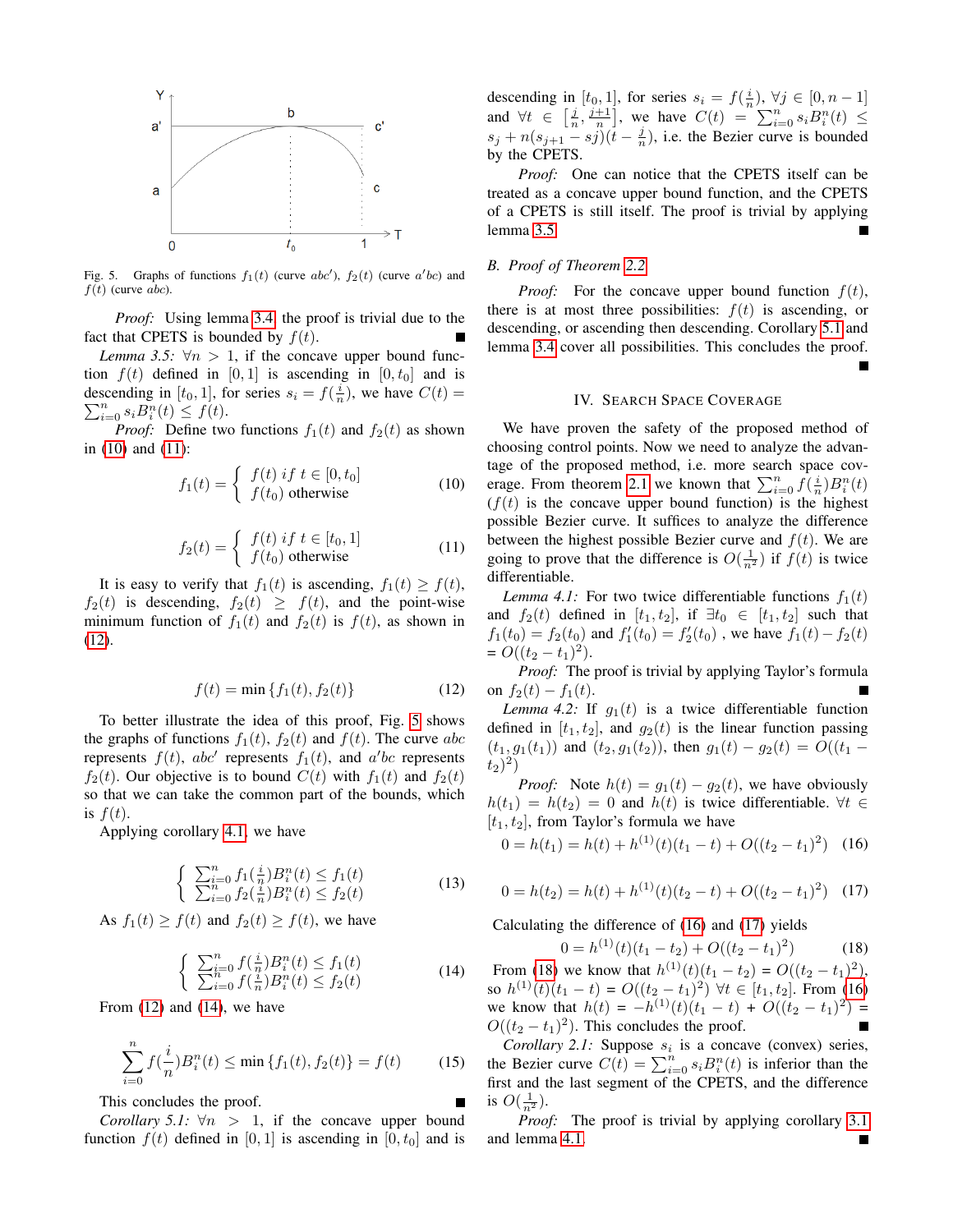*Corollary 2.2:* If the concave upper bound function  $f(t)$ is twice differentiable, the difference between  $f(t)$  and the CPETS is  $O(\frac{1}{n^2})$ , where *n* is the number of control points.

*Proof:* The proof is obvious by applying lemma [4.2](#page-3-12) on interval  $\left[\frac{i}{n}, \frac{i+1}{n}\right]$   $(i = 0, 1, ..., n-1)$ .

With corollary [2.2,](#page-3-13) it suffices to prove that the difference between the highest possible Bezier curve  $\sum_{i=0}^{n} f(\frac{i}{n})B_i^n(t)$ and the CPETS is  $O(\frac{1}{n^2})$ .

<span id="page-4-1"></span>*Lemma 4.3:*  $\forall n > 1$ , if the upper bound function  $f(t)$ defined in [0, 1] is concave and twice differentiable, for series  $s_i = f(\frac{i}{n}), \forall j \in [0, n-1]$  and  $\forall t \in [\frac{j}{n}, \frac{j+1}{n}],$  note  $C(t) =$  $\sum_{i=0}^{n} s_i B_i^n(t)$ , we have  $C(t) - (s_j + n(s_{j+1} - s_j)(t - \frac{1}{n}))=O(\frac{1}{n^2})$ , i.e. the difference between the Bezier curve and CPETS is  $O(\frac{1}{n^2})$ .

*Proof:* We will prove it by recurrence, similar to the proof of lemma [3.4.](#page-2-3) For  $n \leq 2$ , it is easy to verify that lemma [4.3](#page-4-1) holds using lemma [4.1.](#page-3-11)

Suppose lemma [4.3](#page-4-1) holds for  $n = k$  ( $k > 2$ ). When  $n = k + 1$ , we only need to show that lemma [4.3](#page-4-1) holds for intervals  $\left[\frac{1}{k+1}, \frac{2}{k+1}\right], \left[\frac{2}{k+1}, \frac{3}{k+1}\right], \dots, \left[\frac{k-1}{k+1}, \frac{k}{k+1}\right]$ , because for the first and the last interval, lemma [4.3](#page-4-1) holds due to corollary [2.1.](#page-3-14)

With the assumption of recurrence,  $\forall j \in [1, k-1]$  and  $\forall t \in \left[\frac{j}{k}, \frac{j+1}{k}\right]$ , using the recurrence definition of Bezier curve [\(5\)](#page-2-6), we have:

$$
C(t) = D(t) + O(\frac{1}{k^2})
$$
  
=  $D(t) + O(\frac{1}{(k+1)^2})$  (19)

<span id="page-4-2"></span>where  $D(t)$  is defined in [\(7\)](#page-2-10). One can use lemma [4.1](#page-3-11) to verify that

<span id="page-4-3"></span>
$$
D(t) = s_j + (k+1)(s_{j+1} - s_j)(t - \frac{j}{k}) + O(\frac{1}{(k+1)^2})
$$
\n(20)

 $\forall t \in \left[\frac{j}{k+1}, \frac{j+1}{k+1}\right]$ , note  $\Delta t = \frac{j}{k} - \frac{j}{k+1} > 0$ , one can verify that  $t + \Delta t \in \left[\frac{j}{k}, \frac{j+1}{k}\right]$ , and  $\Delta t = O(\frac{1}{(k+1)^2})$ . Thus  $C(t)$  =  $C(t+\Delta t) - C'(t+\Delta t) \Delta t + o(\Delta t) = C(t+\Delta t) + O(\frac{1}{(k+1)^2}).$ From [\(19\)](#page-4-2), [\(7\)](#page-2-10) and [\(20\)](#page-4-3), we have

$$
C(t) = C(t + \Delta t) + O(\frac{1}{(k+1)^2})
$$
  
=  $D(t + \Delta t) + O(\frac{1}{(k+1)^2})$   
=  $s_j + (k+1)(s_{j+1} - s_j)(t + \Delta t - \frac{j}{k})$   
+  $O(\frac{1}{(k+1)^2})$   
=  $s_j + (k+1)(s_{j+1} - s_j)(t - (\frac{j}{k} - \frac{j}{k} + \frac{j}{k+1}))$   
+  $O(\frac{1}{(k+1)^2})$   
=  $s_j + (k+1)(s_{j+1} - s_j)(t - \frac{j}{k+1}) + O(\frac{1}{(k+1)^2})$  (21)

This concludes the proof for  $n = k + 1$ . Lemma [4.3](#page-4-1) is thus proven.

Lemma [4.3](#page-4-1) and corollary [2.2](#page-3-13) show that the difference



<span id="page-4-4"></span>Fig. 6. Comparison of performance. A) The shapes of two types of corridors. B) Planning result in general convex corridal. C) Planning result in trapezoidal corridor. D) Comparison of acceleration from two planning results.

between the upper bound function and the highest possible Bezier curve is  $O(\frac{1}{n^2})$ , where *n* is the number of control points.

# V. SIMULATION RESULTS

<span id="page-4-0"></span>In this section, the motion planning results based on the general convex corridors are compared with trapezoidal corridors-based planning. The same set of parameters (weights, time horizon) were used for both cases to make the results comparable. The scenario includes an ego vehicle and a decelerating front vehicle, similar to the scenario depicted in Fig. [3](#page-1-1) A1. The corresponding corridors are shown in Fig. [6](#page-4-4) A. A desirable planning should consider the smoothness and the closeness between the planned trajectory and the reference trajectory. It is also reasonable to consider a higher weight for the trajectory points in the near future compared to the later-time points. Therefore, the cost function is defined as [\(22\)](#page-4-5):

<span id="page-4-5"></span>
$$
Cost =
$$
  
\n
$$
w_{00} \int_{0}^{T_s} (S(t) - S_r(t))^2 dx + w_{01} \int_{T_s}^{T_l} (S(t) - S_r(t))^2 dx
$$
  
\n
$$
+ w_{10} \int_{0}^{T_s} (\ddot{S}(t) - \ddot{S}_r(t))^2 dx + w_{11} \int_{T_s}^{T_l} (\ddot{S}(t) - \ddot{S}_r(t))^2 dx
$$
  
\n
$$
+ w_{20} \int_{0}^{T_s} (\ddot{S}(t))^2 dx + w_{21} \int_{T_s}^{T_l} (\ddot{S}(t))^2 dx,
$$

(22)

where  $w_{00} = 5.0$ ,  $w_{01} = 2.5$ ,  $w_{10} = 10.0$ ,  $w_{11} = 3.0$ ,  $w_{20} = 25.0, w_{21} = 10.0, T_l = 20.0, T_s = 6.0$ . The terms  $T_l$ and  $T_s$  mean that the planning has an extra emphasis on the near future points. The initial speed of the planning is 5.5  $m/s$ .  $S_r(t)$  is a reference trajectory, which is generated by a uniformly accelerated motion with an acceleration of -0.05  $m/s<sup>2</sup>$ . Note that we do not require the reference trajectory to be safe here. A reference trajectory with high acceleration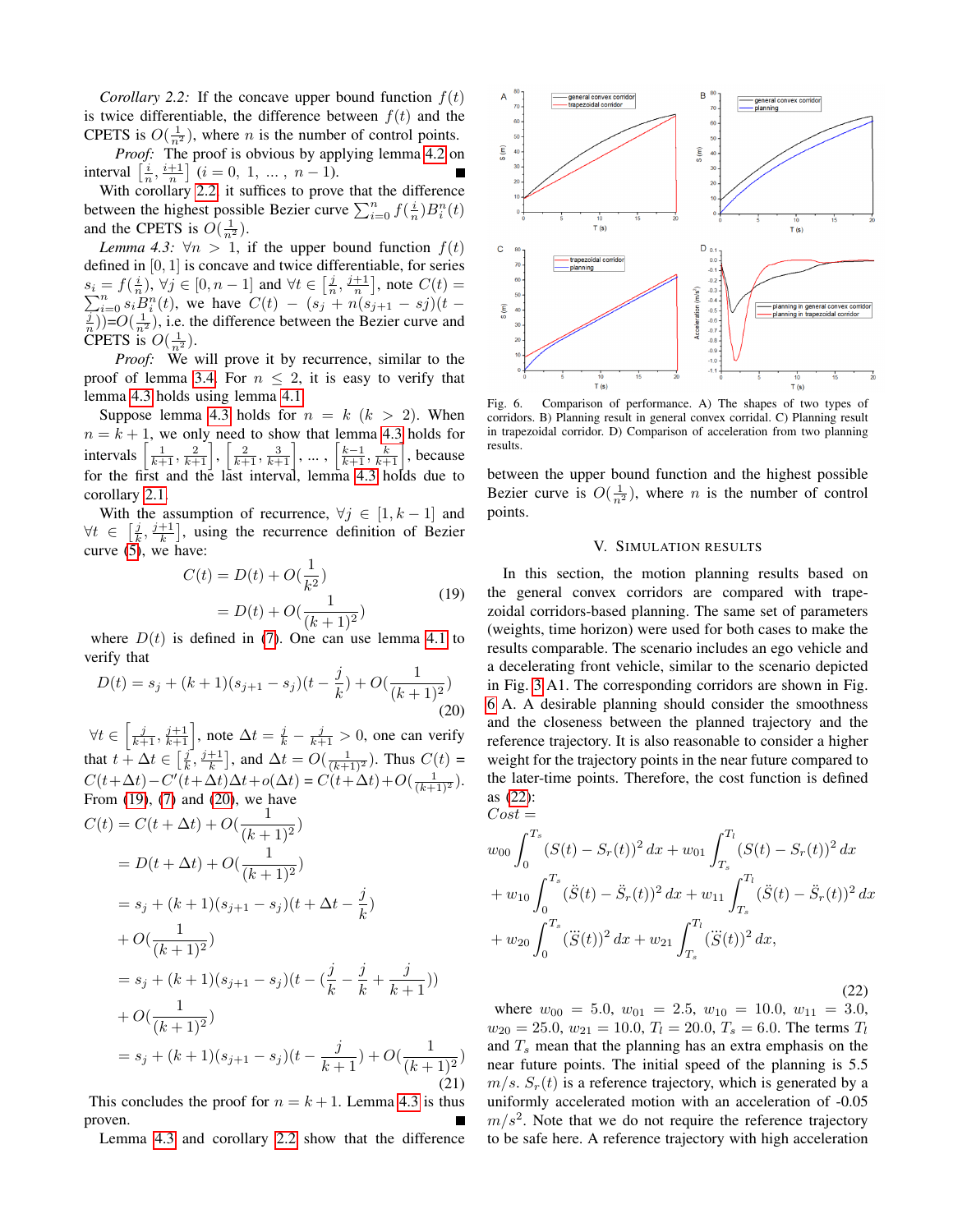

<span id="page-5-3"></span>Fig. 7. Comparison of performance in simulator. A) The cut-in scenario from top view. B) The lowest speed achieved with general convex corridor. C) The lowest speed achieved with trapezoidal corridor. D) Comparison of ego vehicle's speed from two planning results. E) Comparison of ego vehicle's acceleration from two planning results.

could be unsafe, but it may result in a planned trajectory with a higher acceleration.

The motion planning problem is then converted into a QP (quadratic programming) problem, whose details are presented in [10] [12]. OSQP 0.5.1 is adopted as the solver to this problem. As shown in Fig. [6,](#page-4-4) the general convex corridor results in a larger search space, leading to much smaller deceleration compared to that of the trapezoidal corridor (- 0.52  $m/s^2$  vs -1.0  $m/s^2$ ) and subsequently less harsh brakes and improved smoothness.

To evaluate the performance of this algorithm in a realtime, multi-frame condition, a cut-in scenario is set up in our simulator (developed based on ROS). The simulation scenario is based on an real-world scenario encountered in road test. The ego vehicle is cruising under a speed limit of 60  $km/h$  (16.77  $m/s^2$  $m/s^2$ ), while another vehicle cuts in at  $t = 1.0$  s, at a distance of 22 m and at a speed of 7 m/s. The cut-in vehicle decelerates at 0.5  $m/s^2$  for 3 seconds, then continues moving at a constant speed. There is an additional 5-meter safety margin behind the cut-in vehicle. The closeloop longitudinal dynamics of the ego vehicle is simulated by a first-order dynamics with a time constant of 0.3 s. The corridors are generated with the algorithm presented in [13] and [12], respectively for general convex shape and trapezoidal shape corridors.

The comparison is shown in Fig. [7.](#page-5-3) The lowest deceleration is -4.46  $m/s^2$  using general convex corridors, compared to -5.23  $m/s^2$  of using trapezoidal corridors. In the case of using general convex corridors, the lowest speed is registered at 3.41  $m/s$ , compared to that of trapezoidal corridors at 2.42  $m/s$ . Our proposed approach decelerates earlier, which helps in reducing the peak value of deceleration and the length of the deceleration period as an indication of an improved overall comfort.

#### VI. DISCUSSION

<span id="page-5-0"></span>This paper contains mainly two parts, a) deriving a sufficient condition for the convex hull property in spatiotemporal corridors, and b) estimating unsearched space. One can note that there is no continuity requirement for the concave upper bound function in a), but requires it to be twice differentiable in b). The requirement in b) can be relaxed to  $C^1$  using Rolle's remainder of Taylor's theorem but the error is also weakened to  $o(\frac{1}{n})$ . Given the fact that the difference between the CPETS and the upper bound function is already  $O(\frac{1}{n^2})$ , we can not achieve better result than  $O(\frac{1}{n^2})$ .

In this research, the unsearched space is quantified as an order of magnitude instead of an analytical expression. An expression can be obtained by calculating the error each time applying an inequality in the proof of lemma [4.3.](#page-4-1)

This paper is based on Bezier curves, however, since Bspline curves are piece-wise Bezier curve, the theorems in this paper could potentially be extended to B-spline curves with some modifications.

## VII. CONCLUSIONS

<span id="page-5-1"></span>In this paper, we proved a sufficient condition to guarantee the convex hull property for general convex corridors in spatio-temporal frames. This theorem allows for using more complicated shapes to represent constraints as a form of spatio-temporal corridors. It was also shown that the uncovered search space can be shrunk to  $O(\frac{1}{n^2})$  compared to  $O(1)$  of trapezoidal corridors, which is the best possible result under continuity assumptions. The use of general convex corridors yields less harsh brakes and enhanced the overall smoothness, specifically in scenarios involving objects with frequent acceleration/deceleration speed profile, which require more complex corridor shapes.

## **REFERENCES**

- [1] H. Fan, F. Zhu, C. Liu, L. Zhang, L. Zhuang, D. Li, W. Zhu, J. Hu, H. Li, and Q. Kong, "Baidu apollo em motion planner," *arXiv preprint arXiv:1807.08048*, 2018.
- [2] L. Sun, C. Peng, W. Zhan, and M. Tomizuka, "A fast integrated planning and control framework for autonomous driving via imitation learning," in *Dynamic Systems and Control Conference*, vol. 51913. American Society of Mechanical Engineers, 2018, p. V003T37A012.
- [3] S. Fleury, P. Soueres, J.-P. Laumond, and R. Chatila, "Primitives for smoothing mobile robot trajectories," *IEEE transactions on robotics and automation*, vol. 11, no. 3, pp. 441–448, 1995.
- [4] B. Lu, G. Li, H. Yu, H. Wang, J. Guo, D. Cao, and H. He, "Adaptive potential field-based path planning for complex autonomous driving scenarios," *IEEE Access*, vol. 8, pp. 225 294–225 305, 2020.
- [5] W. Xu, J. Pan, J. Wei, and J. M. Dolan, "Motion planning under uncertainty for on-road autonomous driving," in *2014 IEEE International Conference on Robotics and Automation (ICRA)*. IEEE, 2014, pp. 2507–2512.
- [6] X. Qian, F. Altché, P. Bender, C. Stiller, and A. de La Fortelle, "Optimal trajectory planning for autonomous driving integrating logical constraints: An miqp perspective," in *2016 IEEE 19th international conference on intelligent transportation systems (ITSC)*. IEEE, 2016, pp. 205–210.
- [7] N. M. Aziz, R. Bata, and S. Bhat, "Bezier surface/surface intersection," *IEEE computer graphics and applications*, vol. 10, no. 1, pp. 50–58, 1990.

<span id="page-5-2"></span><sup>2</sup>Due to the performance of the speed controller, the ego vehicle's actual speed is around 16  $m/s$ .